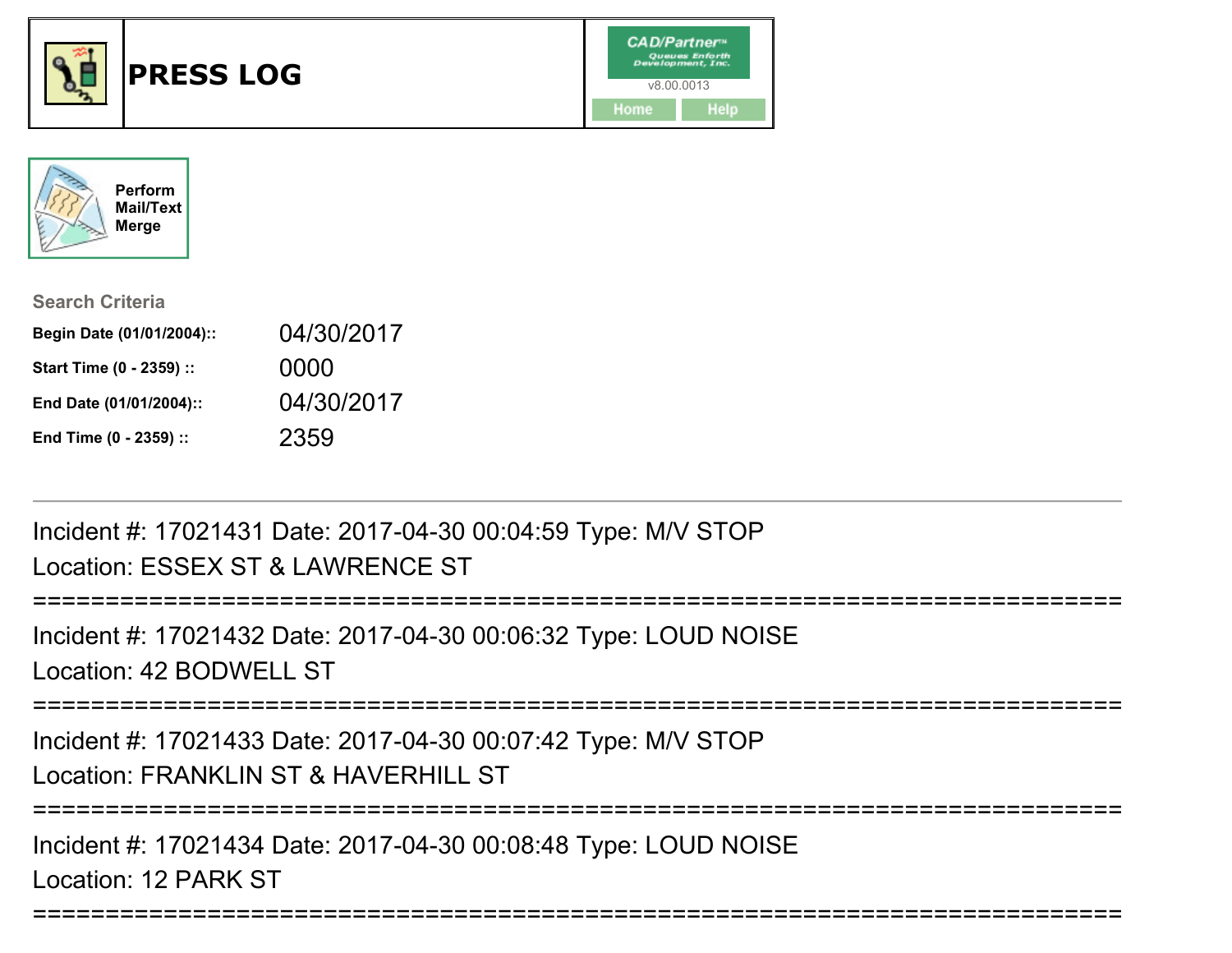## Incident #: 17021435 Date: 2017-04-30 00:15:01 Type: SUS PERS/MVLocation: ARREST/TOW / PEMBERTON WY

===========================================================================Incident #: 17021436 Date: 2017-04-30 00:17:31 Type: NOISE ORDLocation: SUMMIT AV===========================================================================Incident #: 17021437 Date: 2017-04-30 00:26:37 Type: NOISE ORDLocation: 27 PHILLIPS ST===========================================================================Incident #: 17021438 Date: 2017-04-30 00:31:32 Type: LOUD NOISELocation: PUNTO FINAL INC / 272 BROADWAY===========================================================================Incident #: 17021439 Date: 2017-04-30 00:34:47 Type: LOUD NOISELocation: 36 DURHAM ST**=================** Incident #: 17021440 Date: 2017-04-30 00:43:34 Type: DISTURBANCELocation: 263 LAWRENCE ST===========================================================================

Incident #: 17021441 Date: 2017-04-30 00:47:43 Type: SUS PERS/MVLocation: 198 ESSEX ST

===========================================================================

Incident #: 17021442 Date: 2017-04-30 00:53:53 Type: SUS PERS/MVLocation: 61 BRADFORD ST #6

**================** 

Incident #: 17021443 Date: 2017-04-30 00:54:38 Type: DISTURBANCELocation: ESSEX ST & NEWBURY ST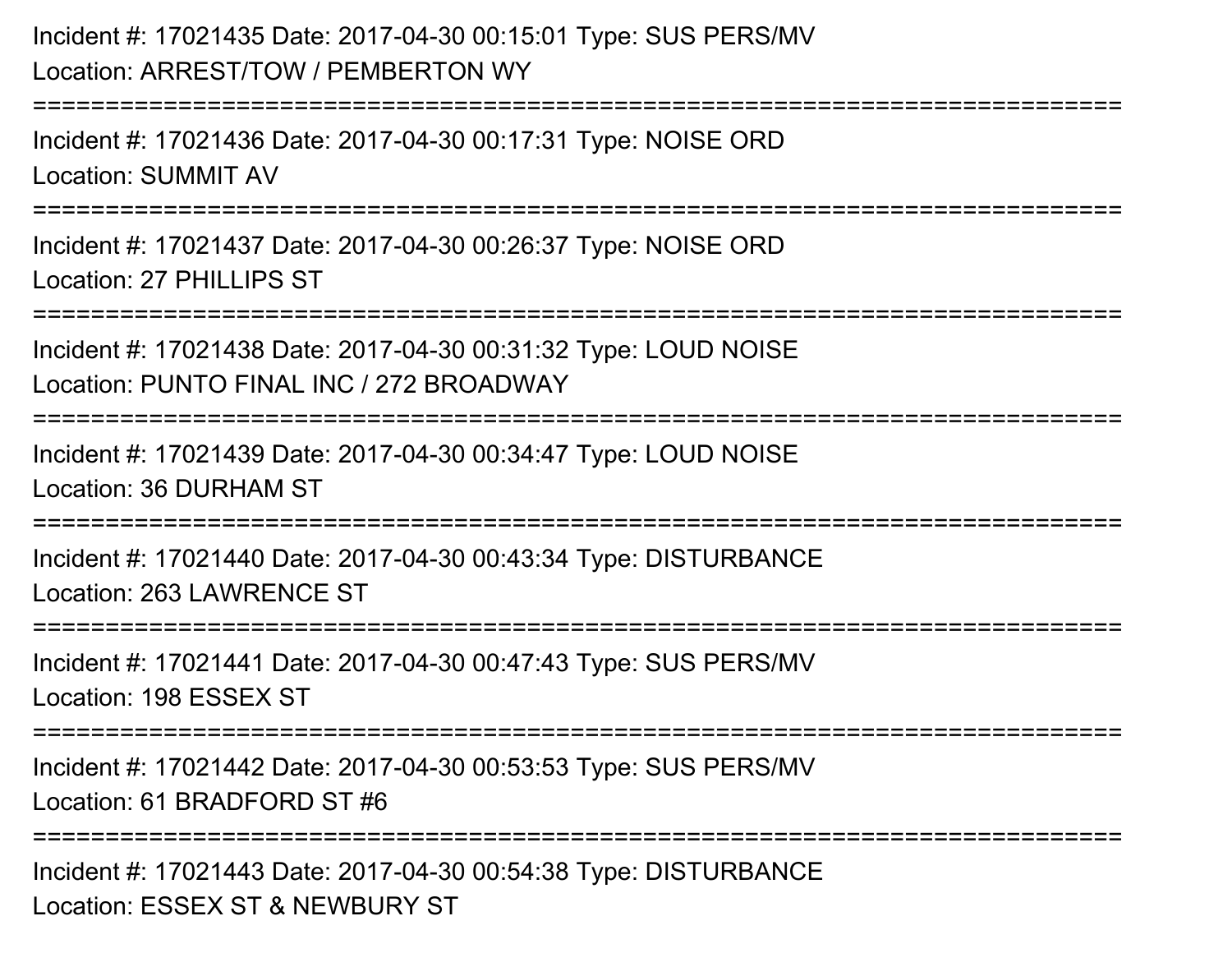Location: Samuel Hotel Product Store / 389 Broadway 2009

===========================================================================Incident #: 17021445 Date: 2017-04-30 00:58:12 Type: LOUD NOISELocation: 115 NEWBURY ST===========================================================================Incident #: 17021446 Date: 2017-04-30 00:58:45 Type: LOUD NOISELocation: 20-22 FLORAL ST===========================================================================Incident #: 17021447 Date: 2017-04-30 01:00:14 Type: A&B D/W/ PROGLocation: 90 SUMMER ST===========================================================================Incident #: 17021448 Date: 2017-04-30 01:18:51 Type: LOUD NOISELocation: 22 BOWDOIN ST===========================================================================Incident #: 17021449 Date: 2017-04-30 01:25:17 Type: UNWANTEDGUESTLocation: 198 ESSEX ST===========================================================================Incident #: 17021450 Date: 2017-04-30 01:29:17 Type: M/V STOPLocation: LAWRENCE ST & OAK ST===========================================================================Incident #: 17021451 Date: 2017-04-30 01:43:57 Type: HARASSMENTLocation: 29 GREENFIELD ST===========================================================================Incident #: 17021452 Date: 2017-04-30 01:50:46 Type: DISORDERLY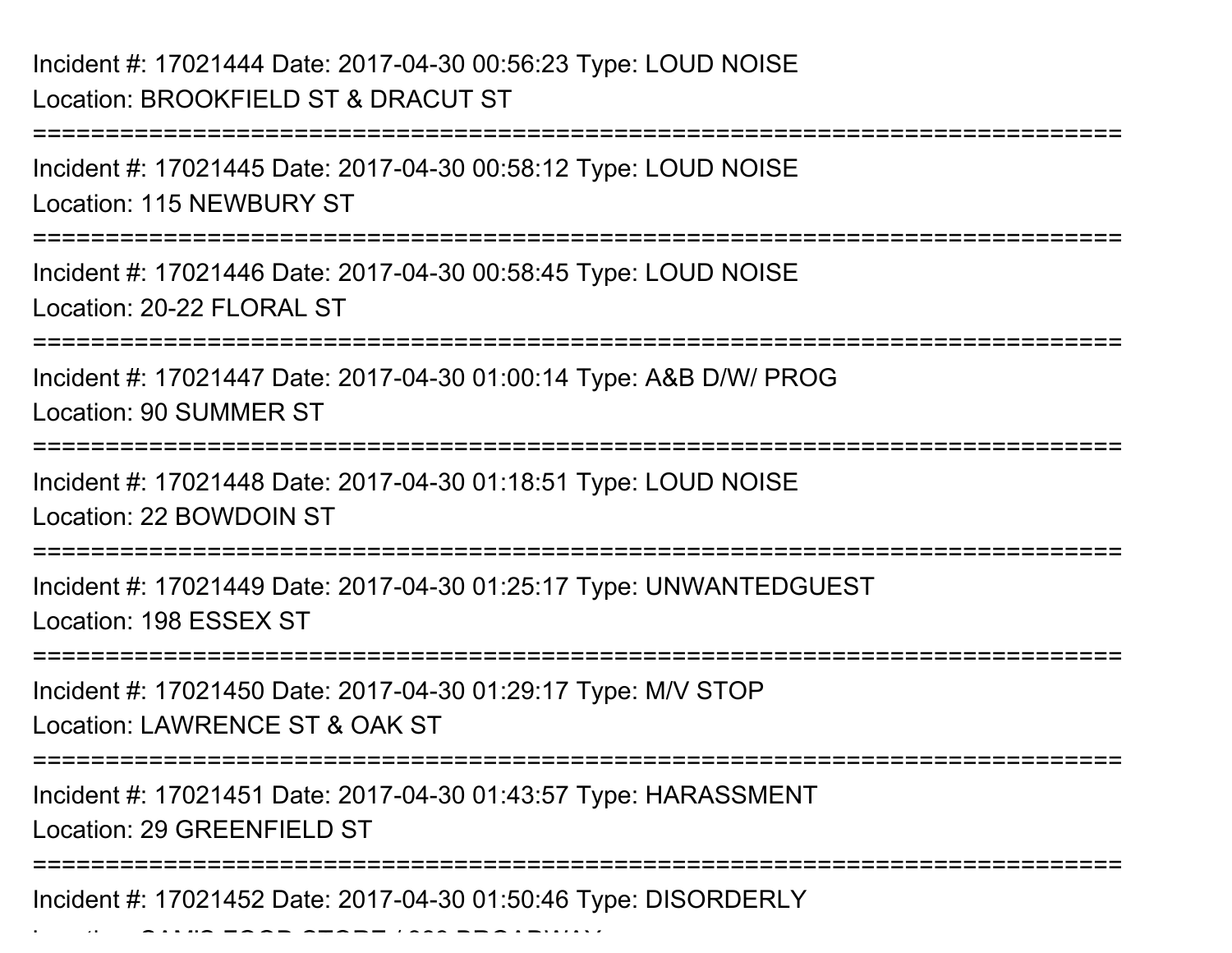===========================================================================Incident #: 17021453 Date: 2017-04-30 01:54:04 Type: SUS PERS/MVLocation: 158 GARDEN ST===========================================================================Incident #: 17021454 Date: 2017-04-30 02:03:48 Type: NOISE ORDLocation: 88 EUTAW ST=================== Incident #: 17021455 Date: 2017-04-30 02:11:10 Type: M/V STOPLocation: AMESBURY ST & LEBANON ST**============================** Incident #: 17021456 Date: 2017-04-30 02:11:50 Type: FIGHTLocation: 272 BROADWAY===========================================================================Incident #: 17021457 Date: 2017-04-30 02:13:53 Type: M/V STOPLocation: 77 S UNION ST===========================================================================Incident #: 17021458 Date: 2017-04-30 02:20:13 Type: NOISE ORDLocation: 58 BOXFORD ST===========================================================================Incident #: 17021459 Date: 2017-04-30 02:22:09 Type: M/V STOPLocation: DRACUT ST & S BROADWAY===========================================================================Incident #: 17021460 Date: 2017-04-30 02:25:50 Type: M/V STOPLocation: EASTON ST & S BROADWAY===========================================================================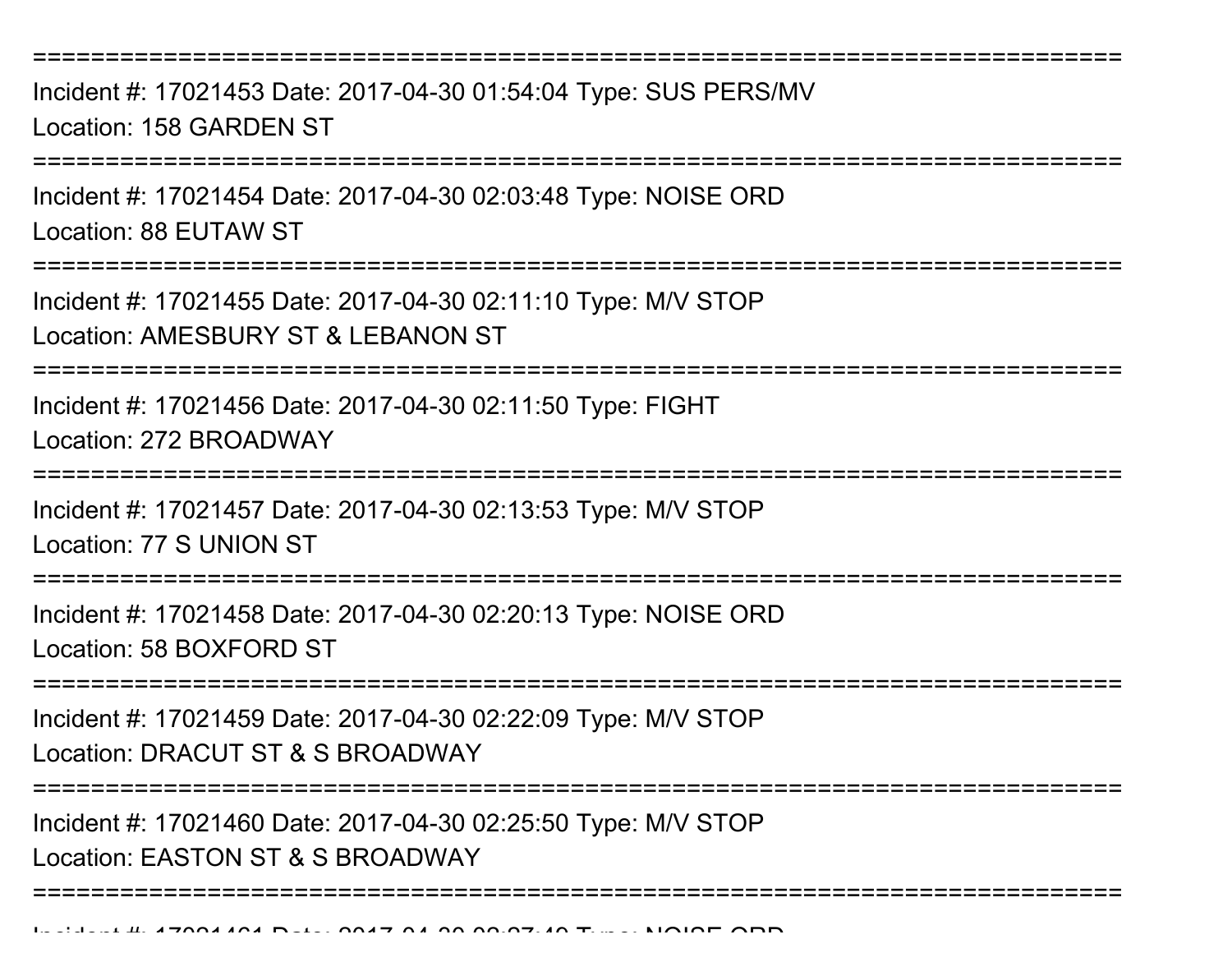===========================================================================Incident #: 17021462 Date: 2017-04-30 02:36:49 Type: SHOTS FIREDLocation: 480 HOWARD ST===========================================================================Incident #: 17021463 Date: 2017-04-30 02:47:14 Type: NOTIFICATIONLocation: 15 ROCKWOOD LN===========================================================================Incident #: 17021464 Date: 2017-04-30 02:53:49 Type: CK WELL BEINGLocation: 570 HAVERHILL ST ===========================================================================Incident #: 17021465 Date: 2017-04-30 02:57:27 Type: M/V STOPLocation: BUTLER ST & MARGIN ST ===========================================================================Incident #: 17021466 Date: 2017-04-30 02:59:09 Type: M/V STOPLocation: MARSTON ST & STORROW ST===========================================================================Incident #: 17021467 Date: 2017-04-30 02:59:43 Type: NOISE ORDLocation: 440 LOWELL ST===========================================================================Incident #: 17021468 Date: 2017-04-30 03:00:10 Type: M/V STOPLocation: SAM'S FOOD STORE / 389 BROADWAY================== Incident #: 17021469 Date: 2017-04-30 03:03:01 Type: NOISE ORD

===========================================================================

Location: 19 DORCHESTER ST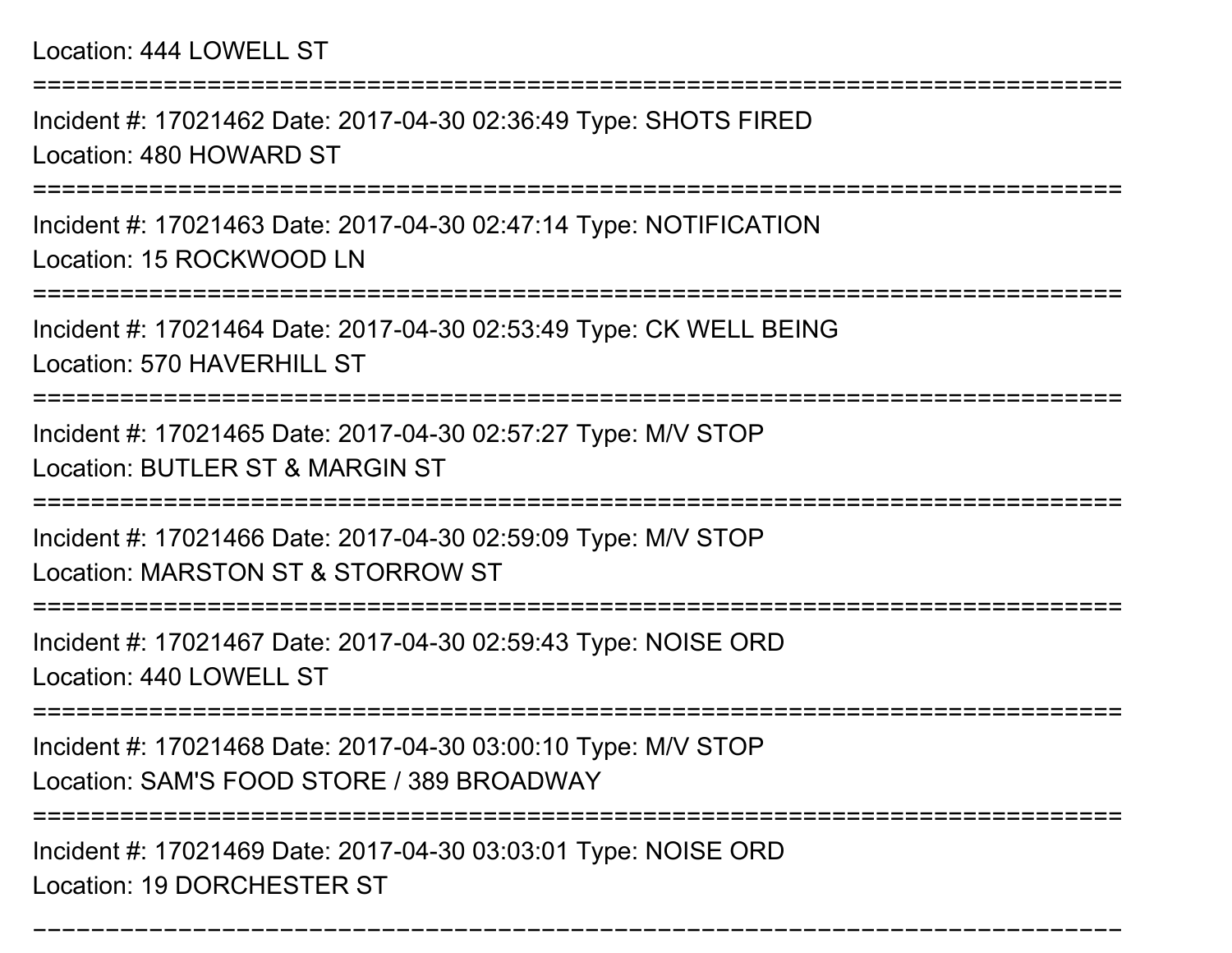Incident #: 17021470 Date: 2017-04-30 03:15:49 Type: MEDIC SUPPORTLocation: 468 HAMPSHIRE ST===========================================================================Incident #: 17021471 Date: 2017-04-30 03:25:11 Type: NOISE ORDLocation: 91 BUNKERHILL ST ===========================================================================Incident #: 17021472 Date: 2017-04-30 03:30:03 Type: NOISE ORDLocation: 138 FRANKLIN ST ===========================================================================Incident #: 17021473 Date: 2017-04-30 03:32:03 Type: SUS PERS/MVLocation: 669 ESSEX ST===========================================================================Incident #: 17021474 Date: 2017-04-30 04:01:48 Type: M/V STOPLocation: LAWRENCE ST & STEARNS AV===========================================================================Incident #: 17021475 Date: 2017-04-30 04:24:21 Type: M/V STOPLocation: FRIENDLYS RESTAURANT / 227 WINTHROP AV===========================================================================Incident #: 17021476 Date: 2017-04-30 04:25:37 Type: VIO CITY ORDLocation: BASSWOOD ST & JUNIPER ST===========================================================================Incident #: 17021477 Date: 2017-04-30 04:26:05 Type: HARASSMENTLocation: 29 GREENFIELD ST===========================================================================Incident #: 17021478 Date: 2017-04-30 04:29:55 Type: BUILDING CHKLocation: PRIMO'S LIQUORS / 450 HAVERHILL ST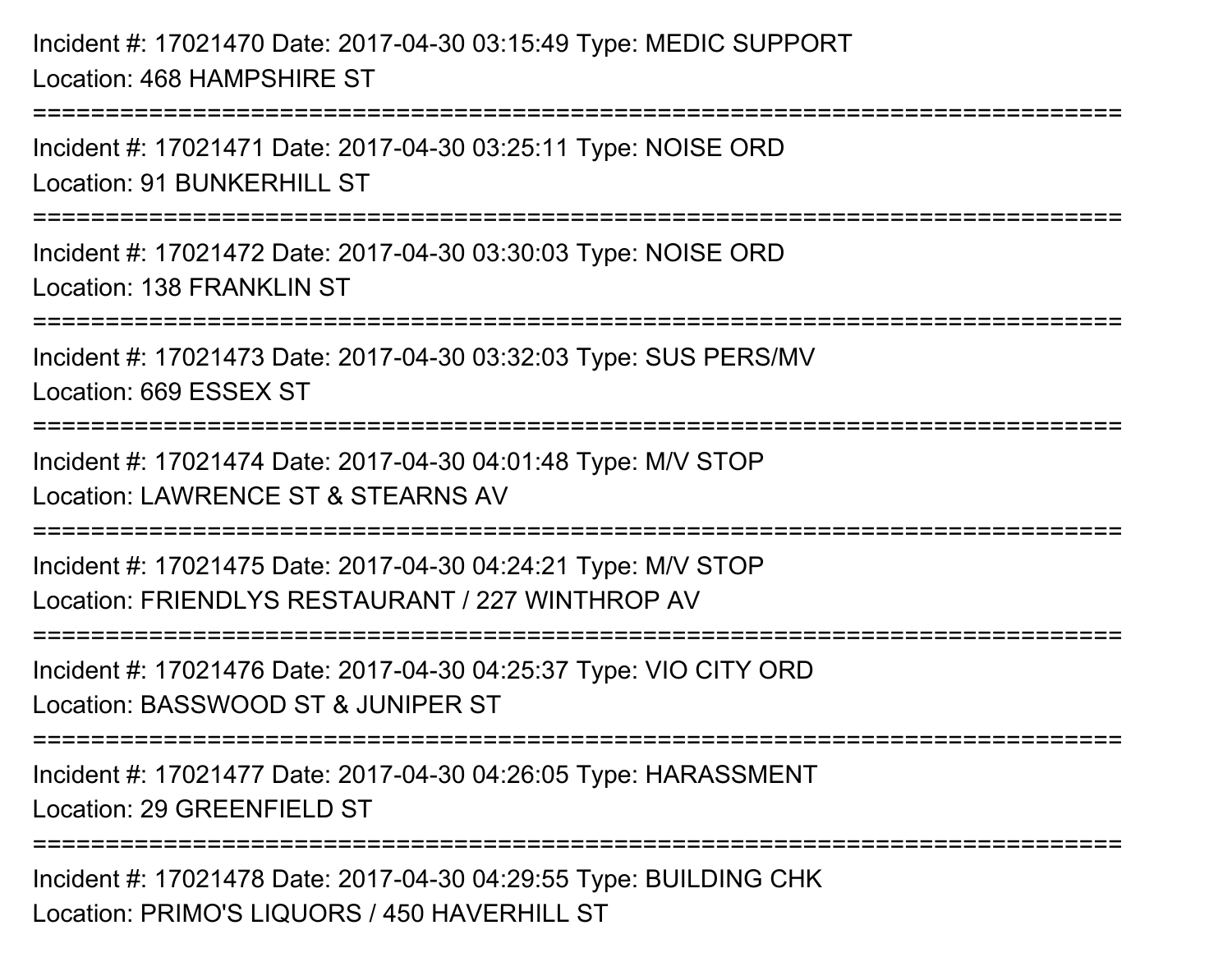Incident #: 17021479 Date: 2017-04-30 04:36:37 Type: NOISE ORDLocation: 59 BROOK ST FL 1

===========================================================================

===========================================================================

Incident #: 17021480 Date: 2017-04-30 04:55:39 Type: M/V STOPLocation: CANAL ST & UNION ST

===========================================================================

Incident #: 17021481 Date: 2017-04-30 04:58:54 Type: NOISE ORDLocation: 51 BROOK ST

===========================================================================

Incident #: 17021482 Date: 2017-04-30 05:19:32 Type: M/V STOPLocation: HAVERHILL ST & JACKSON ST

===========================================================================

Incident #: 17021483 Date: 2017-04-30 06:05:50 Type: 209A/VIOLATIONLocation: 475 BROADWAY #6

===========================================================================

Incident #: 17021484 Date: 2017-04-30 06:32:32 Type: ALARM/HOLDLocation: LA FACOTOIA / 35 S BROADWAY

===========================================================================

Incident #: 17021485 Date: 2017-04-30 06:35:07 Type: TOW OF M/VLocation: TRIPOLI BAKERY INC / 106 COMMON ST

===========================================================================

Incident #: 17021486 Date: 2017-04-30 06:39:11 Type: DOMESTIC/PROGLocation: 60 MELVIN ST #12

===========================================================================

Incident #: 17021487 Date: 2017-04-30 07:24:36 Type: UNWANTEDGUEST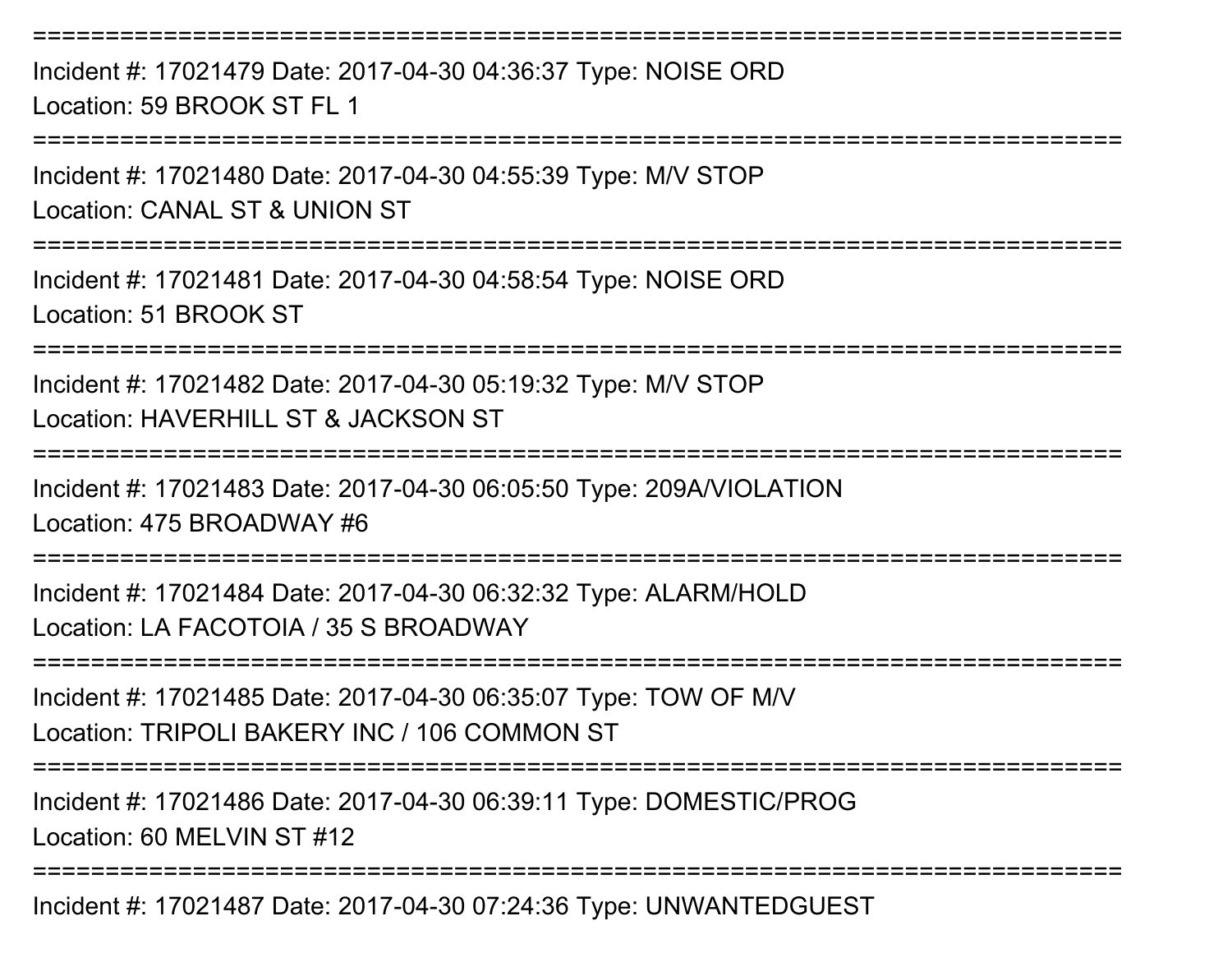===========================================================================

Incident #: 17021488 Date: 2017-04-30 07:37:14 Type: SEIZED PROPLocation: 32 ORCHARD ST

===========================================================================

Incident #: 17021489 Date: 2017-04-30 08:17:52 Type: UNKNOWN PROBLocation: 141 MAY ST

===========================================================================

Incident #: 17021490 Date: 2017-04-30 08:36:47 Type: ALARMSLocation: 160 WINTHROP AV

===========================================================================

Incident #: 17021491 Date: 2017-04-30 08:44:38 Type: DISTURBANCELocation: AMESBURY ST & LOWELL ST

===========================================================================

Incident #: 17021492 Date: 2017-04-30 09:41:12 Type: KEEP PEACELocation: 14 F LAUREL ST

===========================================================================

Incident #: 17021493 Date: 2017-04-30 10:35:41 Type: ALARM/BURGLocation: HAFFNER'S CORPORATE OFFICE / 2 INTERNATIONAL WY

===========================================================================

Incident #: 17021494 Date: 2017-04-30 10:36:15 Type: M/V STOP

Location: ANDOVER ST & PARKER ST

===========================================================================

Incident #: 17021495 Date: 2017-04-30 10:37:46 Type: B&E/PAST

Location: 542 ANDOVER ST

===========================================================================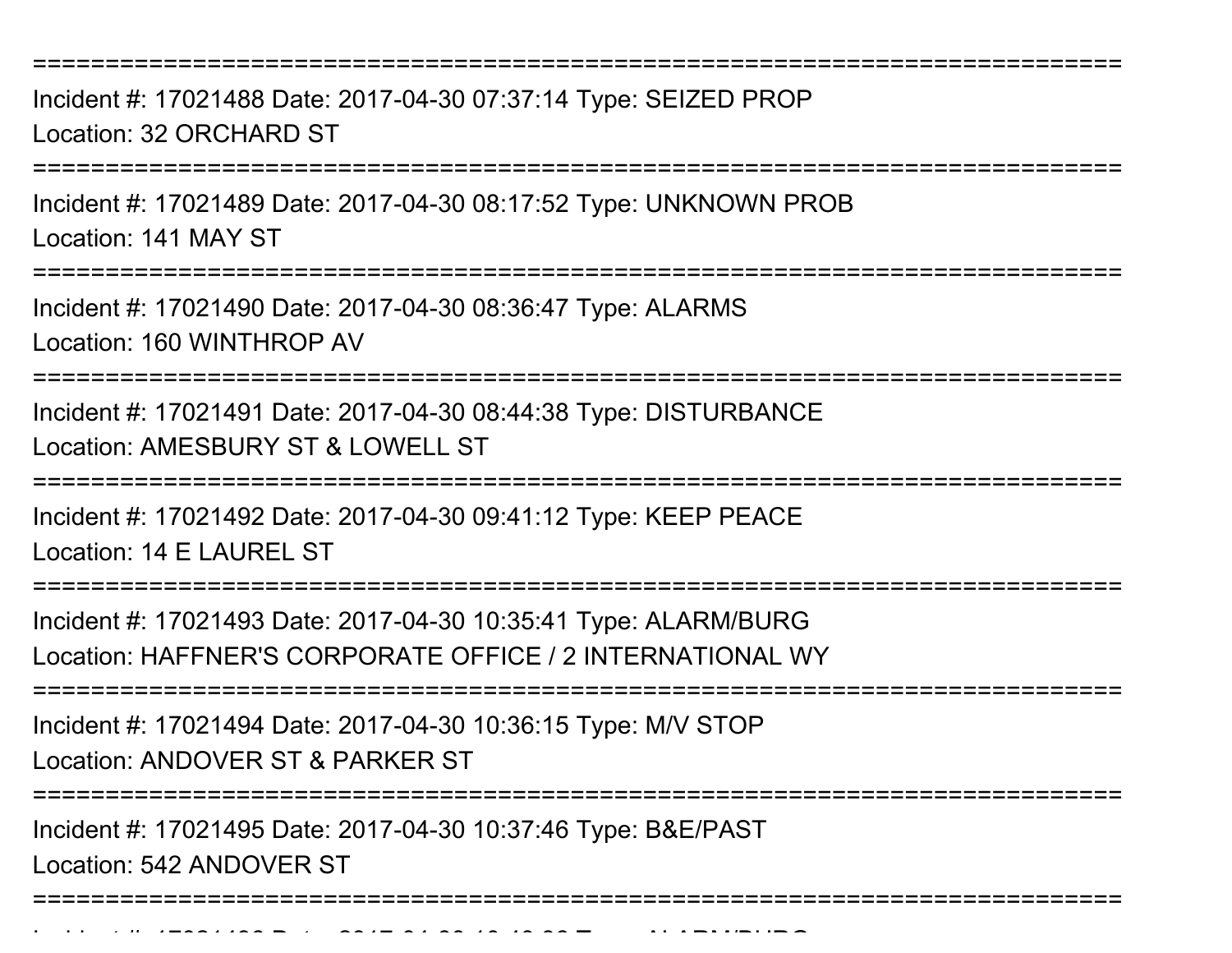## Location: 76 HANCOCK ST

===========================================================================Incident #: 17021497 Date: 2017-04-30 11:00:18 Type: M/V STOPLocation: 380 HAVERHILL ST ===========================================================================Incident #: 17021498 Date: 2017-04-30 11:06:04 Type: FIRELocation: 265 LOWELL ST===========================================================================Incident #: 17021499 Date: 2017-04-30 11:09:43 Type: M/V STOPLocation: AMES ST & RIVERSIDE DR ===========================================================================Incident #: 17021500 Date: 2017-04-30 11:16:37 Type: M/V STOPLocation: MARKET ST & PARKER ST===========================================================================Incident #: 17021501 Date: 2017-04-30 11:25:34 Type: M/V STOPLocation: CANAL ST & HAMPSHIRE ST===========================================================================Incident #: 17021502 Date: 2017-04-30 11:34:19 Type: M/V STOPLocation: 16 MT VERNON ST===========================================================================Incident #: 17021504 Date: 2017-04-30 11:45:31 Type: TRESPASSINGLocation: 1 EATON ST===================

Incident #: 17021503 Date: 2017-04-30 11:45:48 Type: THREATSLocation: YMCA / 40 LAWRENCE ST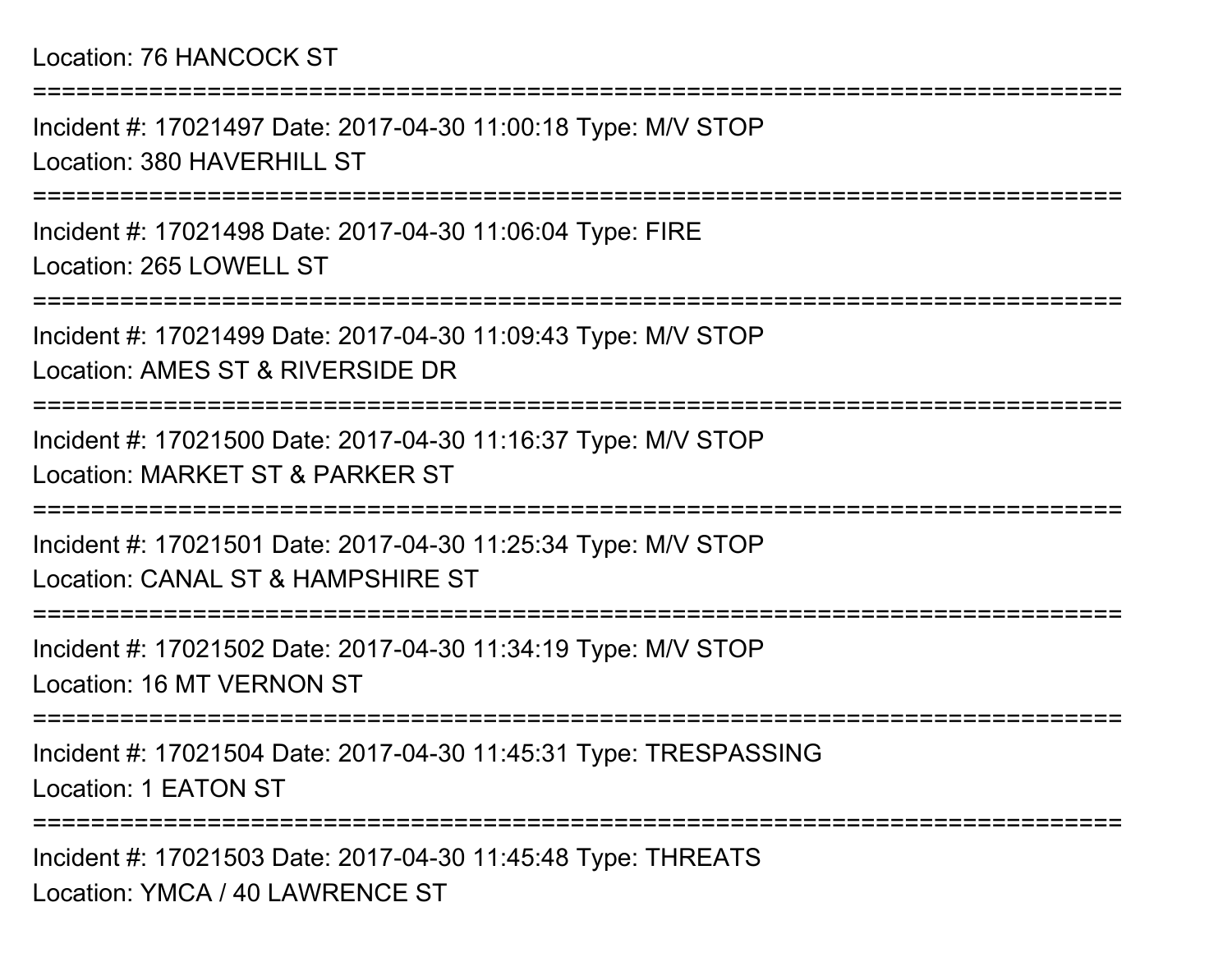Incident #: 17021505 Date: 2017-04-30 11:53:54 Type: MEDIC SUPPORTLocation: 15 WEST ST

Incident #: 17021506 Date: 2017-04-30 11:55:06 Type: M/V STOPLocation: 14 ROWE ST

===========================================================================

===========================================================================

Incident #: 17021507 Date: 2017-04-30 12:03:12 Type: SUS PERS/MVLocation: CVS PHARMACY / 205 S BROADWAY

===========================================================================

Incident #: 17021508 Date: 2017-04-30 12:12:54 Type: CK WELL BEINGLocation: 29 GREENFIELD ST

===========================================================================

Incident #: 17021509 Date: 2017-04-30 12:16:42 Type: THREATS

Location: 55 FARNHAM ST

===========================================================================

Incident #: 17021510 Date: 2017-04-30 12:20:26 Type: PARK & WALKLocation: BRADFORD ST & BROADWAY

===========================================================================

Incident #: 17021511 Date: 2017-04-30 12:36:45 Type: PARK & WALKLocation: SOUTH COMMON

===========================================================================

Incident #: 17021512 Date: 2017-04-30 12:50:46 Type: M/V STOP

Location: MERRIMACK ST & PARKER ST

===========================================================================

Incident #: 17021513 Date: 2017-04-30 12:56:58 Type: SUS PERS/MV

Location: HALLENAN AV & TUDOR AV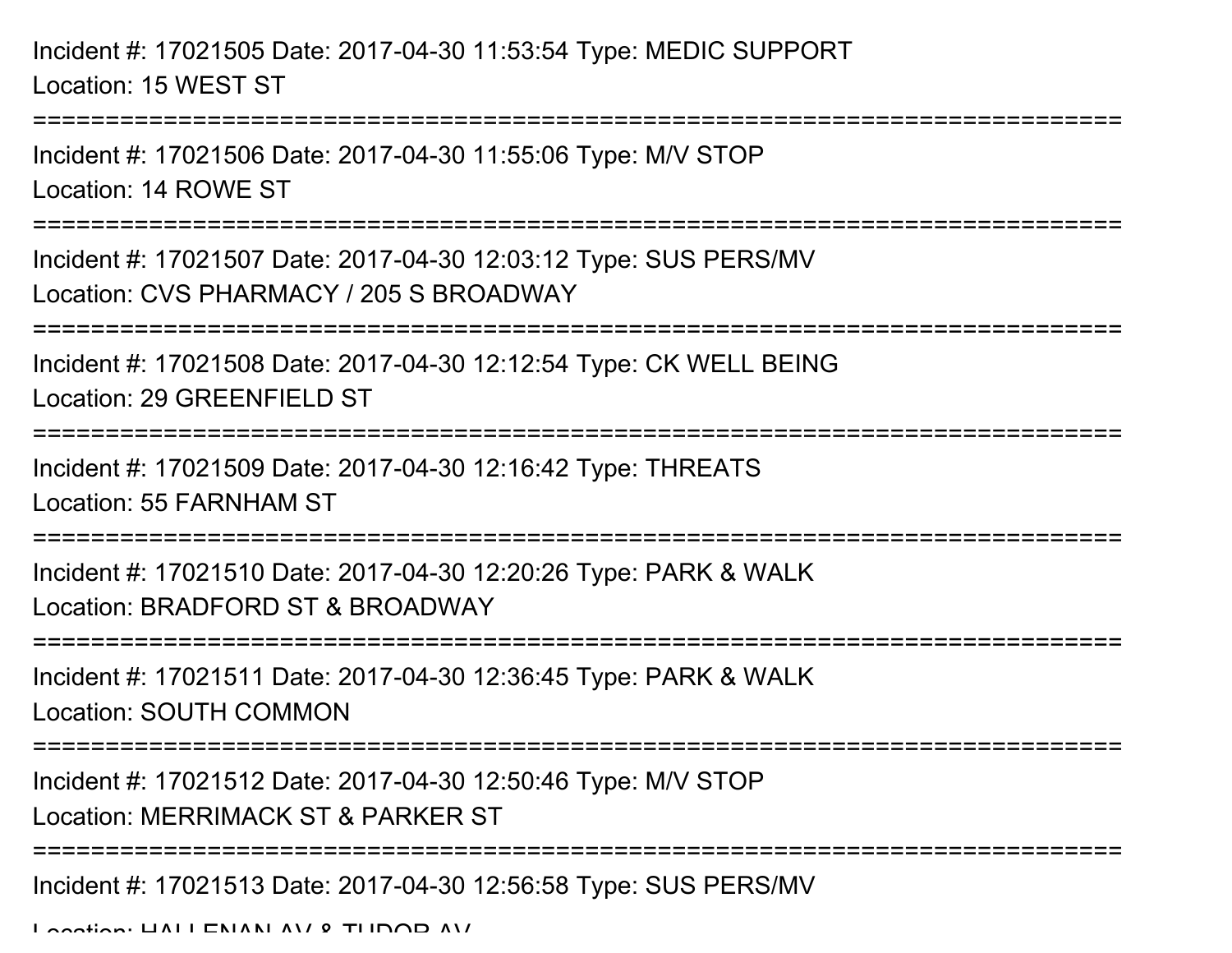===========================================================================Incident #: 17021514 Date: 2017-04-30 13:00:12 Type: SEIZED PROPLocation: 90 LOWELL ST===========================================================================Incident #: 17021515 Date: 2017-04-30 13:04:50 Type: M/V STOPLocation: 120 SALEM ST===========================================================================Incident #: 17021516 Date: 2017-04-30 13:08:12 Type: MEDIC SUPPORTLocation: 17 JORDAN ST #B===========================================================================Incident #: 17021517 Date: 2017-04-30 13:13:48 Type: MEDIC SUPPORTLocation: 65 JACKSON ST===========================================================================Incident #: 17021518 Date: 2017-04-30 13:24:26 Type: M/V STOPLocation: AMESBURY & LOWELL===========================================================================Incident #: 17021519 Date: 2017-04-30 13:32:17 Type: 209A/SERVELocation: 29 GREENFIELD ST ===========================================================================Incident #: 17021520 Date: 2017-04-30 14:03:45 Type: M/V STOPLocation: HAMPSHIRE & LOWELL===========================================================================Incident #: 17021521 Date: 2017-04-30 14:14:01 Type: HIT & RUN M/VLocation: 174 F HAVERHILL ST ===========================================================================

Incident #: 17021522 Date: 2017-04-30 14:27:55 Type: LOUD NOISE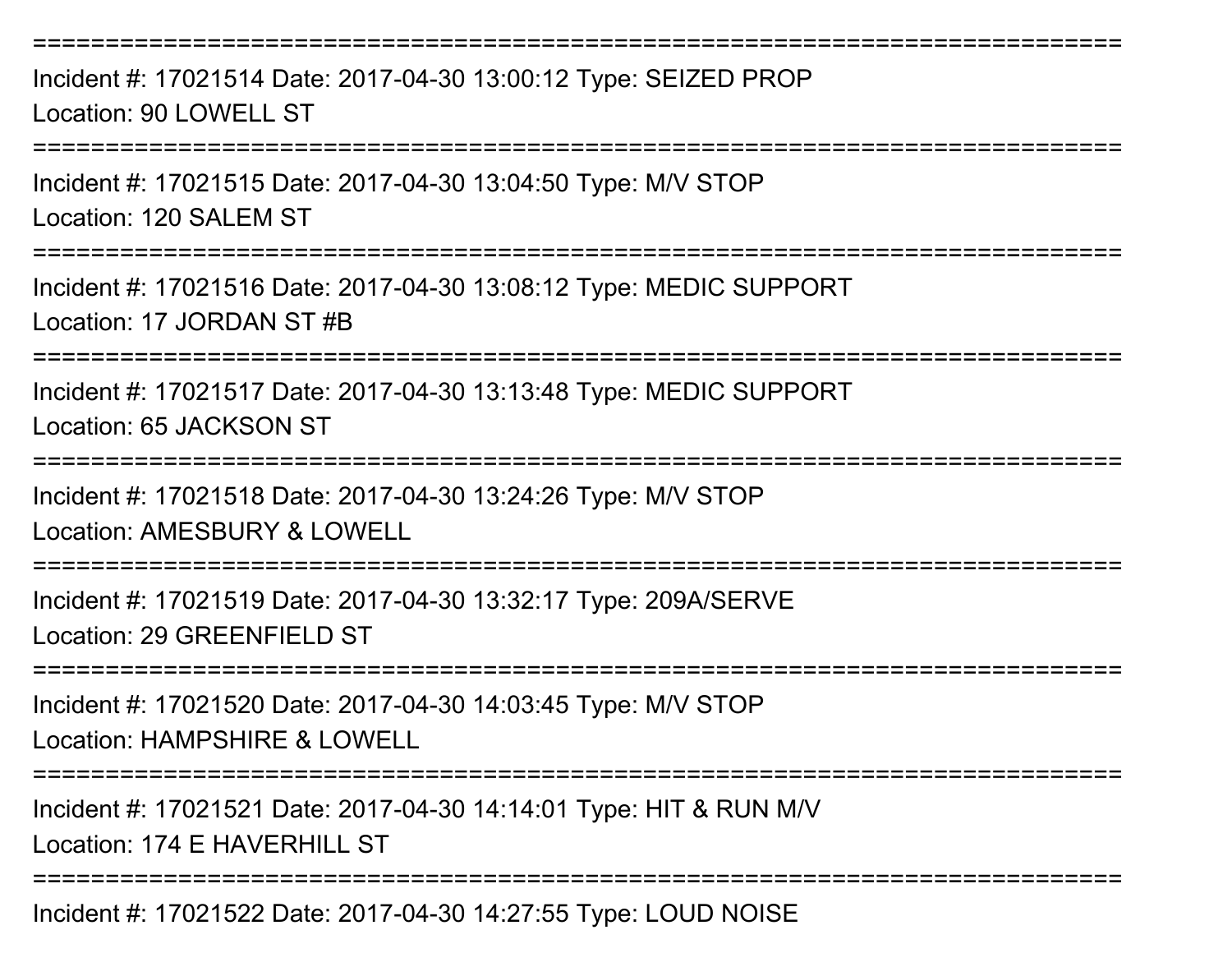Location: 39 TEXAS AV

Incident #: 17021523 Date: 2017-04-30 14:27:55 Type: ANNOYING CALLSLocation: 29 GREENFIELD ST

===========================================================================

===========================================================================

Incident #: 17021524 Date: 2017-04-30 14:31:49 Type: MEDIC SUPPORTLocation: 12 METHUEN ST

===========================================================================

Incident #: 17021525 Date: 2017-04-30 14:43:56 Type: M/V STOP

Location: 381 ESSEX ST

===========================================================================

Incident #: 17021526 Date: 2017-04-30 14:58:45 Type: M/V STOPLocation: ESSEX ST & UNION ST

===========================================================================

Incident #: 17021527 Date: 2017-04-30 15:35:19 Type: AUTO ACC/NO PILocation: 233 ANDOVER ST

===========================================================================

Incident #: 17021528 Date: 2017-04-30 15:36:51 Type: DRINKING PUBLLocation: 161 ARLINGTON ST

===========================================================================

Incident #: 17021529 Date: 2017-04-30 15:47:39 Type: FIGHTLocation: 2 BENNINGTON ST

===========================================================================

===========================================================================

Incident #: 17021530 Date: 2017-04-30 15:51:12 Type: AUTO ACC/NO PILocation: 67 S BROADWAY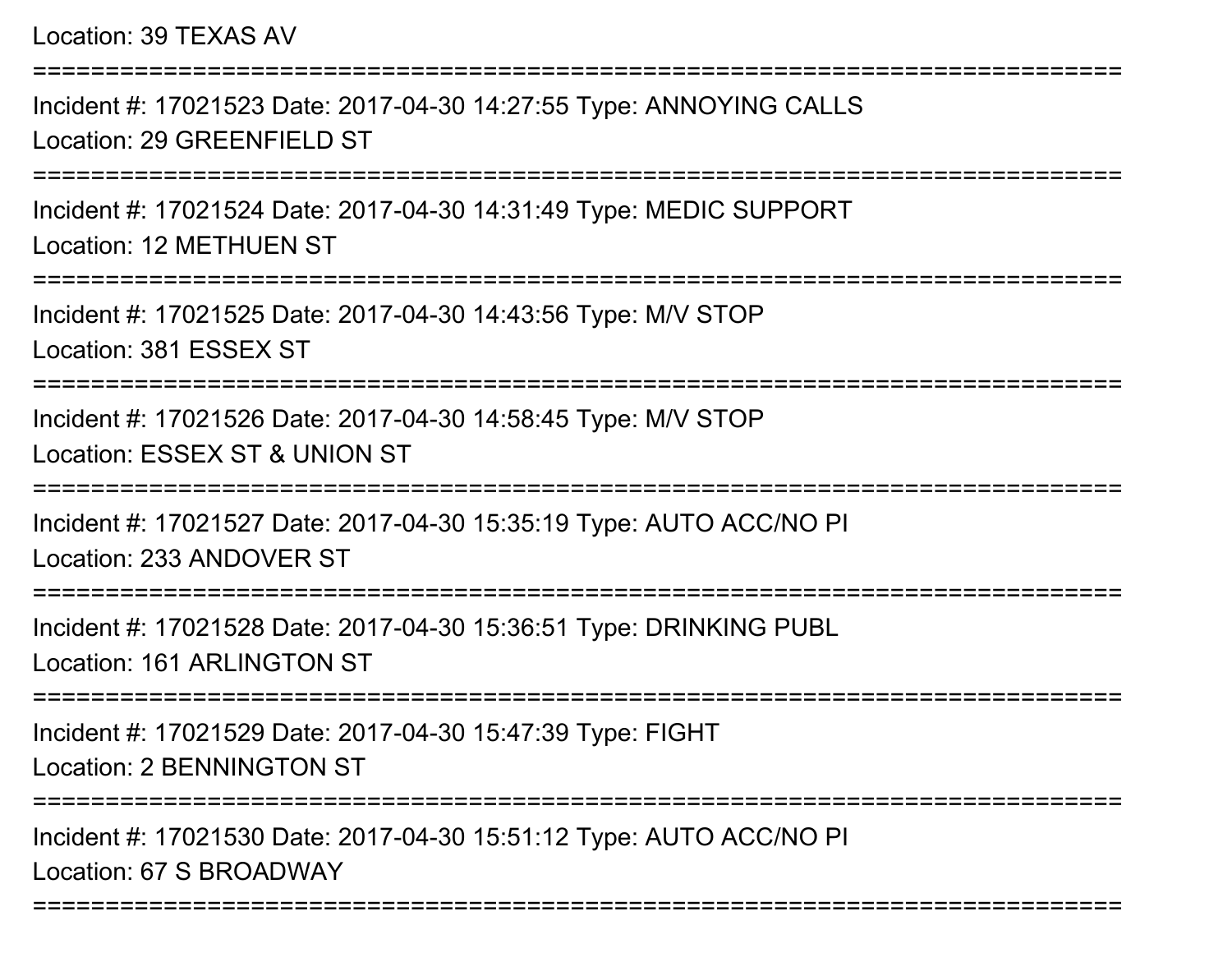===========================================================================Incident #: 17021531 Date: 2017-04-30 16:00:47 Type: RECOV/STOL/MVLocation: 75 MANCHESTER ST===========================================================================Incident #: 17021533 Date: 2017-04-30 16:05:01 Type: DRUG VIOLocation: 49 BASSWOOD ST===========================================================================Incident #: 17021534 Date: 2017-04-30 16:08:53 Type: DISTURBANCELocation: 65 FRANKLIN ST #2A===========================================================================Incident #: 17021535 Date: 2017-04-30 16:23:08 Type: SUS PERS/MVLocation: E HAVERHILL ST & NORRIS ST ===========================================================================Incident #: 17021536 Date: 2017-04-30 16:46:50 Type: LOUD NOISELocation: 112 THORFAU WAY #814 FL BLDG 112 ===========================================================================Incident #: 17021537 Date: 2017-04-30 17:11:52 Type: NOISE ORDLocation: 222 PARK ST #3===========================================================================Incident #: 17021538 Date: 2017-04-30 17:13:04 Type: MV/BLOCKINGLocation: 8 F HAVERHILL ST ===========================================================================Incident #: 17021539 Date: 2017-04-30 17:20:38 Type: MV/BLOCKING

Location: 74 WOODLAND ST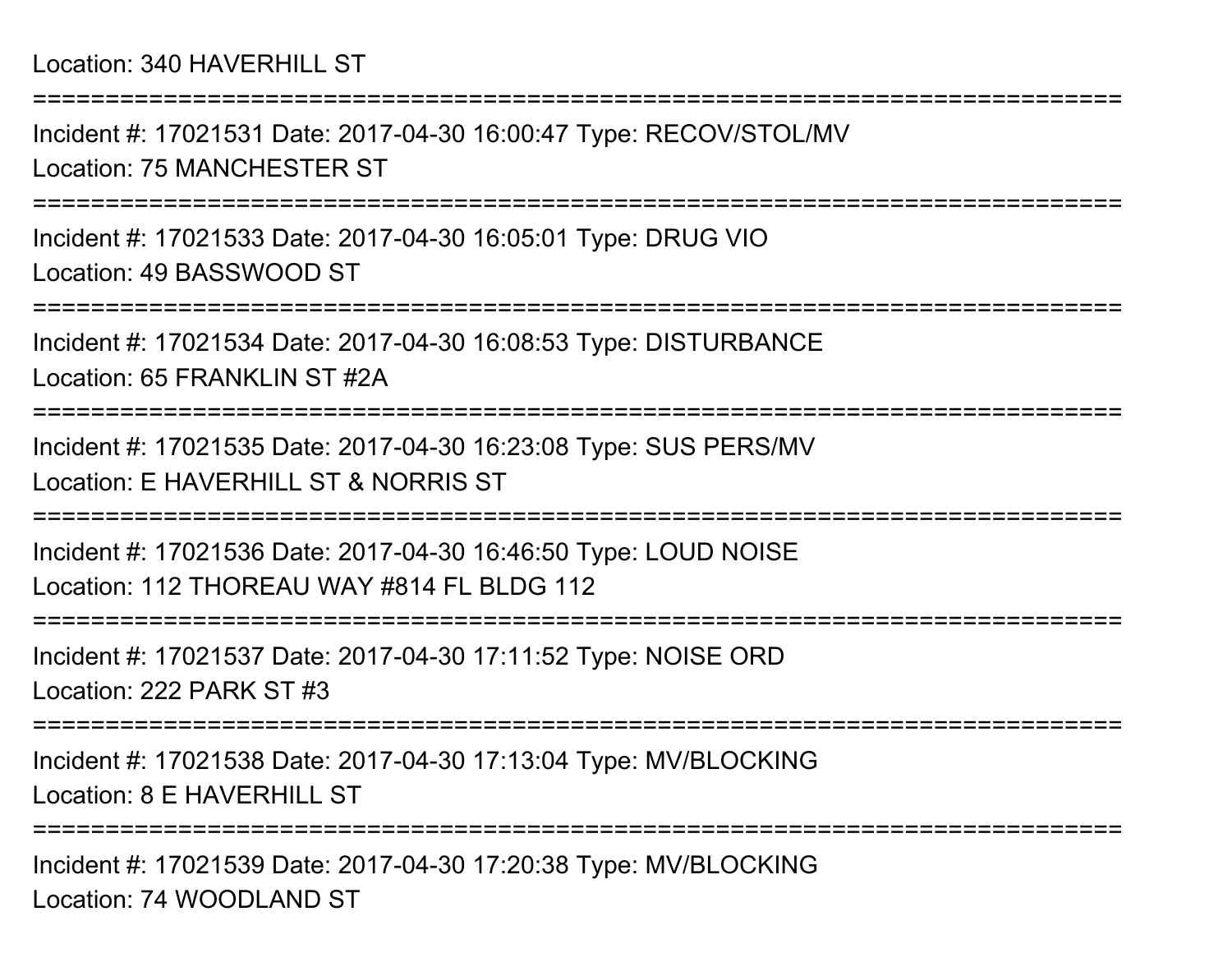Incident #: 17021540 Date: 2017-04-30 17:24:22 Type: 911 HANG UPLocation: 26 HILLSIDE AV #1

===========================================================================

Incident #: 17021541 Date: 2017-04-30 17:28:12 Type: SUS PERS/MVLocation: BRADFORD ST

===========================================================================

Incident #: 17021542 Date: 2017-04-30 17:38:57 Type: SUS PERS/MVLocation: 101 FOSTER ST

===========================================================================

Incident #: 17021543 Date: 2017-04-30 17:47:32 Type: MEDIC SUPPORTLocation: 24 SARGENT ST

===========================================================================

Incident #: 17021544 Date: 2017-04-30 17:48:48 Type: SUS PERS/MVLocation: 10 PARK ST

===========================================================================

Incident #: 17021545 Date: 2017-04-30 17:54:27 Type: M/V STOPLocation: HAMPSHIRF ST & HAVERHILL ST

=============================

Incident #: 17021546 Date: 2017-04-30 17:59:32 Type: M/V STOPLocation: BROADWAY & HAVERHILL ST

===========================================================================

Incident #: 17021547 Date: 2017-04-30 18:09:51 Type: UNKNOWN PROBLocation: 145 NEWBURY ST

===========================================================================

Incident #: 17021548 Date: 2017-04-30 18:14:43 Type: EXTRA SURVEIL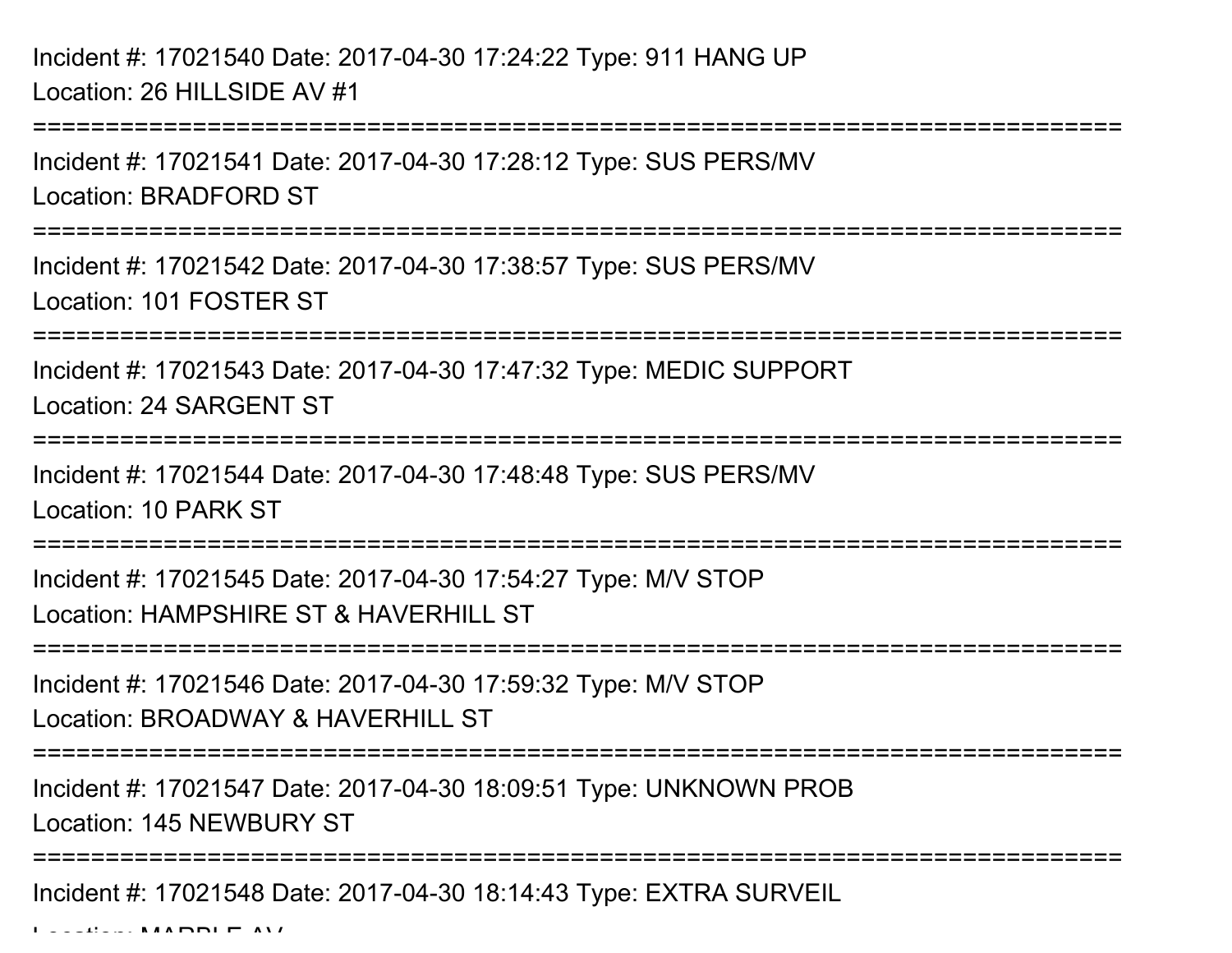===========================================================================Incident #: 17021549 Date: 2017-04-30 18:23:24 Type: M/V STOPLocation: S BROADWAY & WEARE ST===========================================================================Incident #: 17021550 Date: 2017-04-30 18:28:59 Type: AUTO ACC/UNK PILocation: LOWELL ST & MILTON ST===========================================================================Incident #: 17021551 Date: 2017-04-30 18:29:13 Type: 209A/VIOLATIONLocation: 29 GREENFIELD ST===========================================================================Incident #: 17021552 Date: 2017-04-30 18:31:01 Type: AUTO ACC/NO PILocation: LOWELL ST & MILTON ST===========================================================================Incident #: 17021553 Date: 2017-04-30 18:32:41 Type: M/V STOPLocation: MT VERNON ST & S BROADWAY===========================================================================Incident #: 17021554 Date: 2017-04-30 18:42:51 Type: M/V STOPLocation: PEMBERTON PARK===========================================================================Incident #: 17021555 Date: 2017-04-30 18:43:16 Type: M/V STOPLocation: PEMBERTON PARK===========================================================================

Incident #: 17021556 Date: 2017-04-30 18:44:54 Type: M/V STOPLocation: AMESBURY ST & HAVERHILL ST

===========================================================================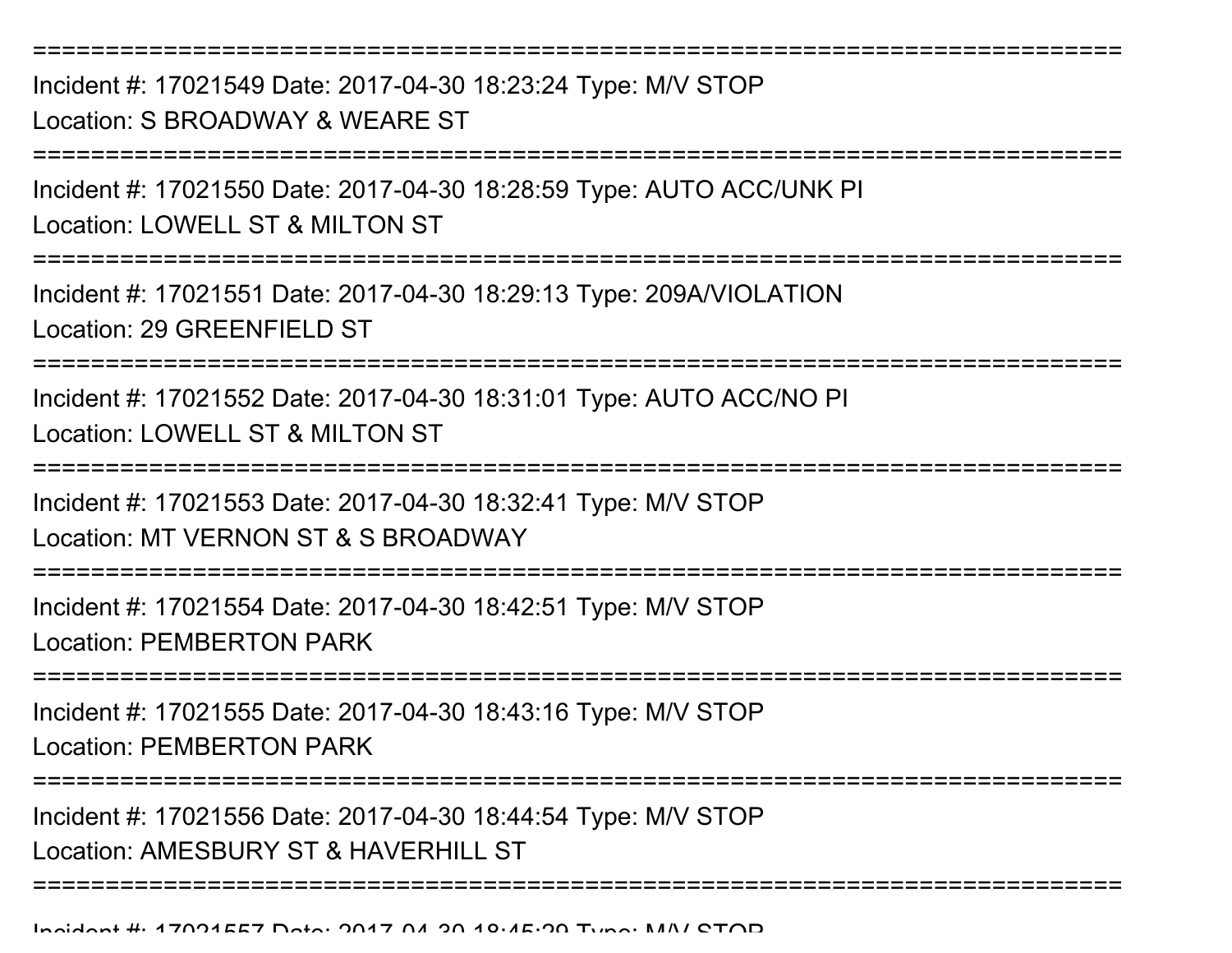===========================================================================

Incident #: 17021558 Date: 2017-04-30 18:46:16 Type: M/V STOPLocation: PEMBERTON PARK

===========================================================================

Incident #: 17021559 Date: 2017-04-30 18:52:52 Type: DOMESTIC/PROGLocation: 44 SPRINGFIELD ST

===========================================================================

Incident #: 17021560 Date: 2017-04-30 19:04:42 Type: NOISE ORDLocation: 130 HIGH ST

===========================================================================

Incident #: 17021561 Date: 2017-04-30 19:06:27 Type: M/V STOPLocation: MARKET ST & PARKER ST

===========================================================================

Incident #: 17021562 Date: 2017-04-30 19:14:07 Type: M/V STOPLocation: 368 BROADWAY

===========================================================================

Incident #: 17021563 Date: 2017-04-30 19:17:13 Type: M/V STOPLocation: HAVERHILL ST & WEST ST

===========================================================================

Incident #: 17021564 Date: 2017-04-30 19:19:37 Type: M/V STOPLocation: 317 ESSEX ST

===========================================================================

Incident #: 17021565 Date: 2017-04-30 19:22:37 Type: M/V STOPLocation: ESSEX ST & FRANKLIN ST

===========================================================================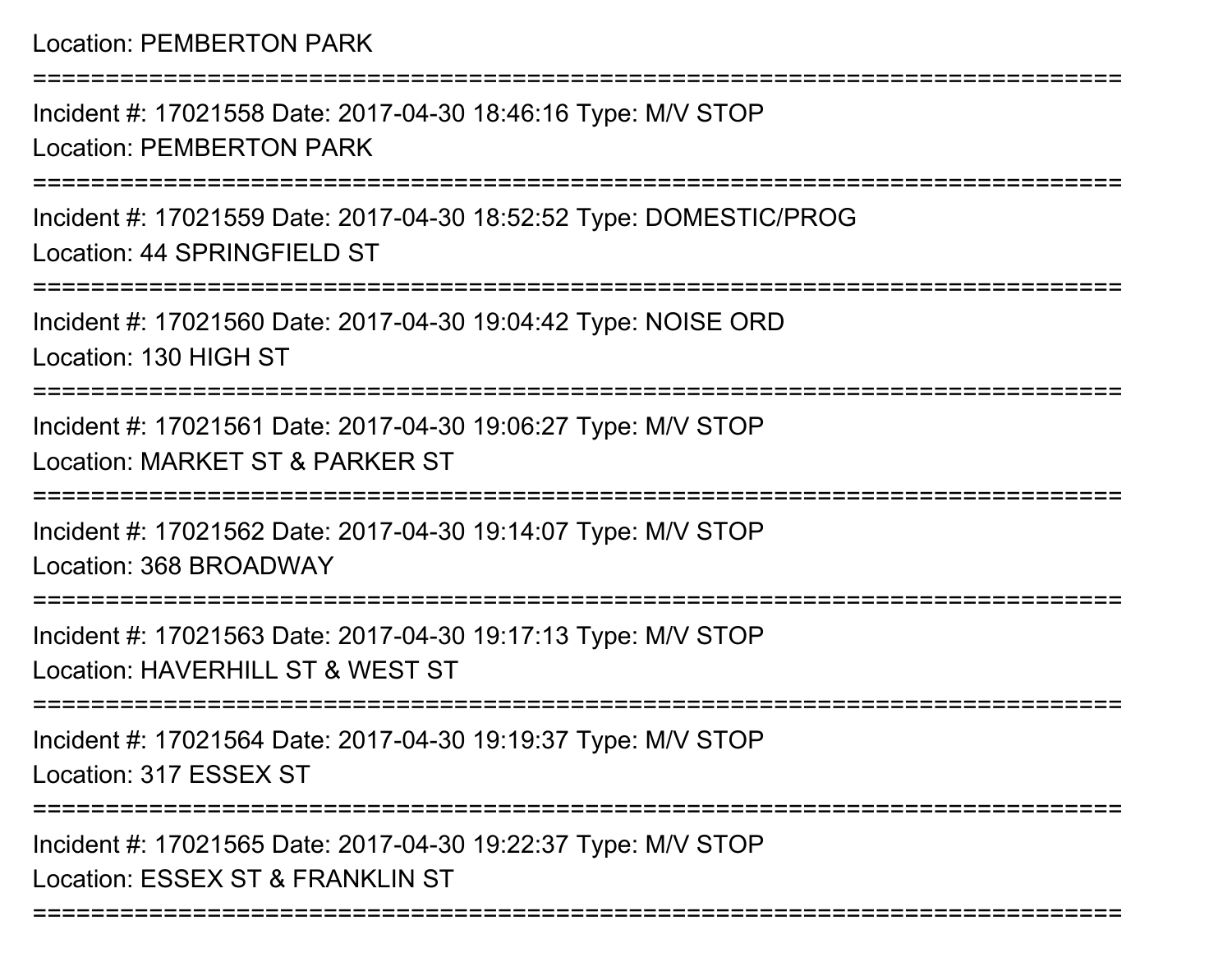```
Incident #: 17021566 Date: 2017-04-30 19:24:42 Type: M/V STOPLocation: FRANKLIN ST & LOWELL ST===========================================================================Incident #: 17021567 Date: 2017-04-30 19:29:36 Type: M/V STOPLocation: 50 BROADWAY===========================================================================Incident #: 17021568 Date: 2017-04-30 19:35:34 Type: M/V STOPLocation: ESSEX ST & HAMPSHIRE ST===========================================================================Incident #: 17021569 Date: 2017-04-30 19:40:48 Type: M/V STOPLocation: ESSEX ST & HAMPSHIRE ST===========================================================================Incident #: 17021570 Date: 2017-04-30 19:44:09 Type: M/V STOPLocation: 202 BROADWAY===========================================================================Incident #: 17021571 Date: 2017-04-30 19:44:53 Type: DOMESTIC/PROGLocation: 10 ABBOTT ST===========================================================================Incident #: 17021572 Date: 2017-04-30 19:58:54 Type: NOISE ORDLocation: 39 TEXAS AV===========================================================================Incident #: 17021573 Date: 2017-04-30 20:00:23 Type: DISTURBANCELocation: 1 GENERAL ST=========================
Incident #: 17021574 Date: 2017-04-30 20:02:31 Type: M/V STOP
```
Location: 205 BROADWAY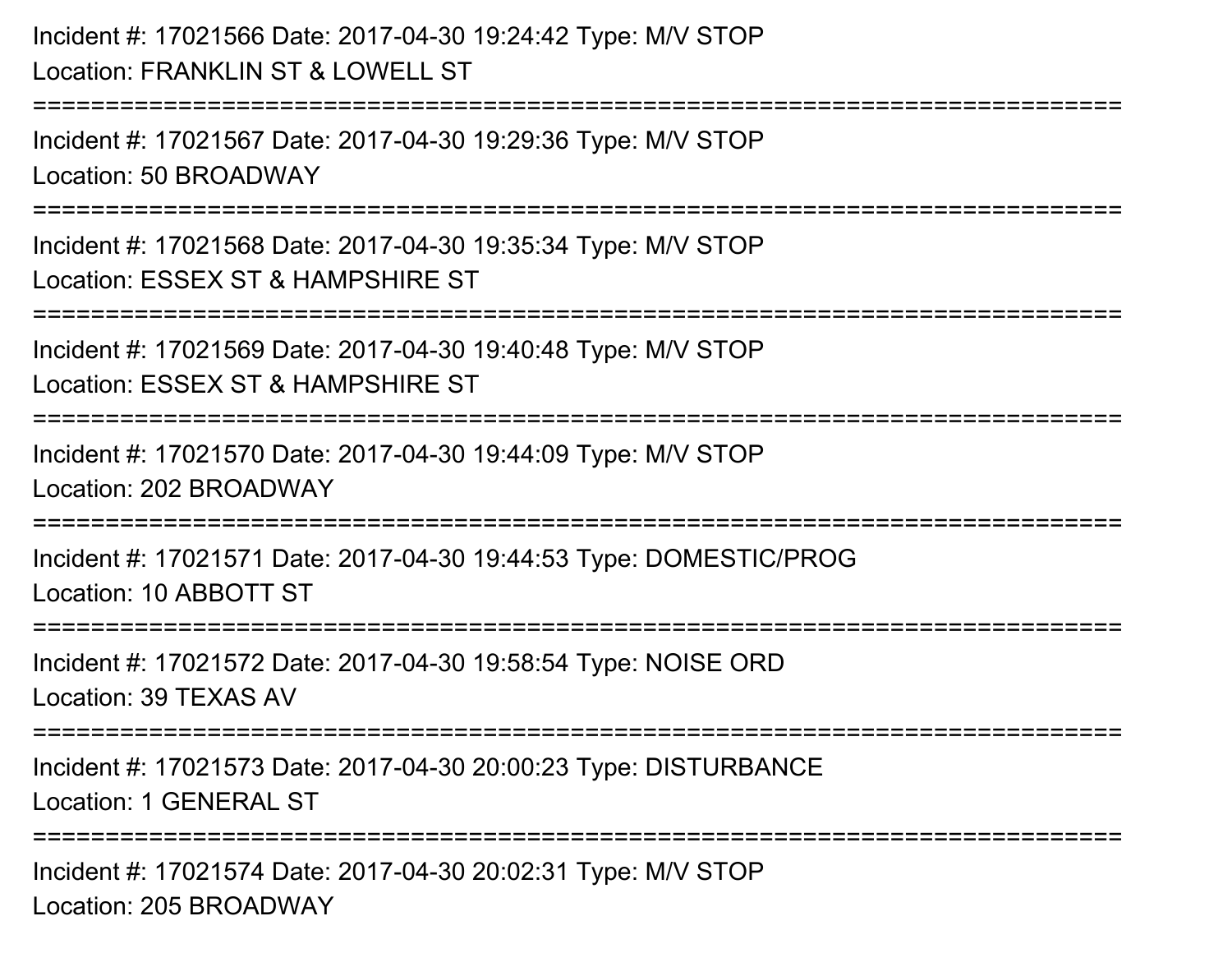Incident #: 17021575 Date: 2017-04-30 20:05:36 Type: MV/BLOCKINGLocation: 75 BERKELEY ST

===========================================================================

Incident #: 17021576 Date: 2017-04-30 20:18:05 Type: SUS PERS/MVLocation: 322 S BROADWAY

===========================================================================

Incident #: 17021578 Date: 2017-04-30 20:28:52 Type: AUTO ACC/NO PILocation: PEMBERTON PARK / null

===========================================================================

Incident #: 17021577 Date: 2017-04-30 20:29:32 Type: ASSSIT OTHER PDLocation: 1 GENERAL ST

===========================================================================

Incident #: 17021579 Date: 2017-04-30 20:39:21 Type: UNKNOWN PROBLocation: 357 WATER ST #2

===========================================================================

Incident #: 17021580 Date: 2017-04-30 20:44:11 Type: M/V STOP

Location: AMESBURY ST & COMMON ST

===========================================================================

Incident #: 17021581 Date: 2017-04-30 20:47:42 Type: SUS PERS/MVLocation: COLONIAL RD & EMERALD AV

===========================================================================

Incident #: 17021582 Date: 2017-04-30 20:56:52 Type: M/V STOP

Location: HANCOCK ST & SCHOOL ST

Location: 130 HIGH ST

========================

Incident #: 17021583 Date: 2017-04-30 21:01:49 Type: NOISE ORD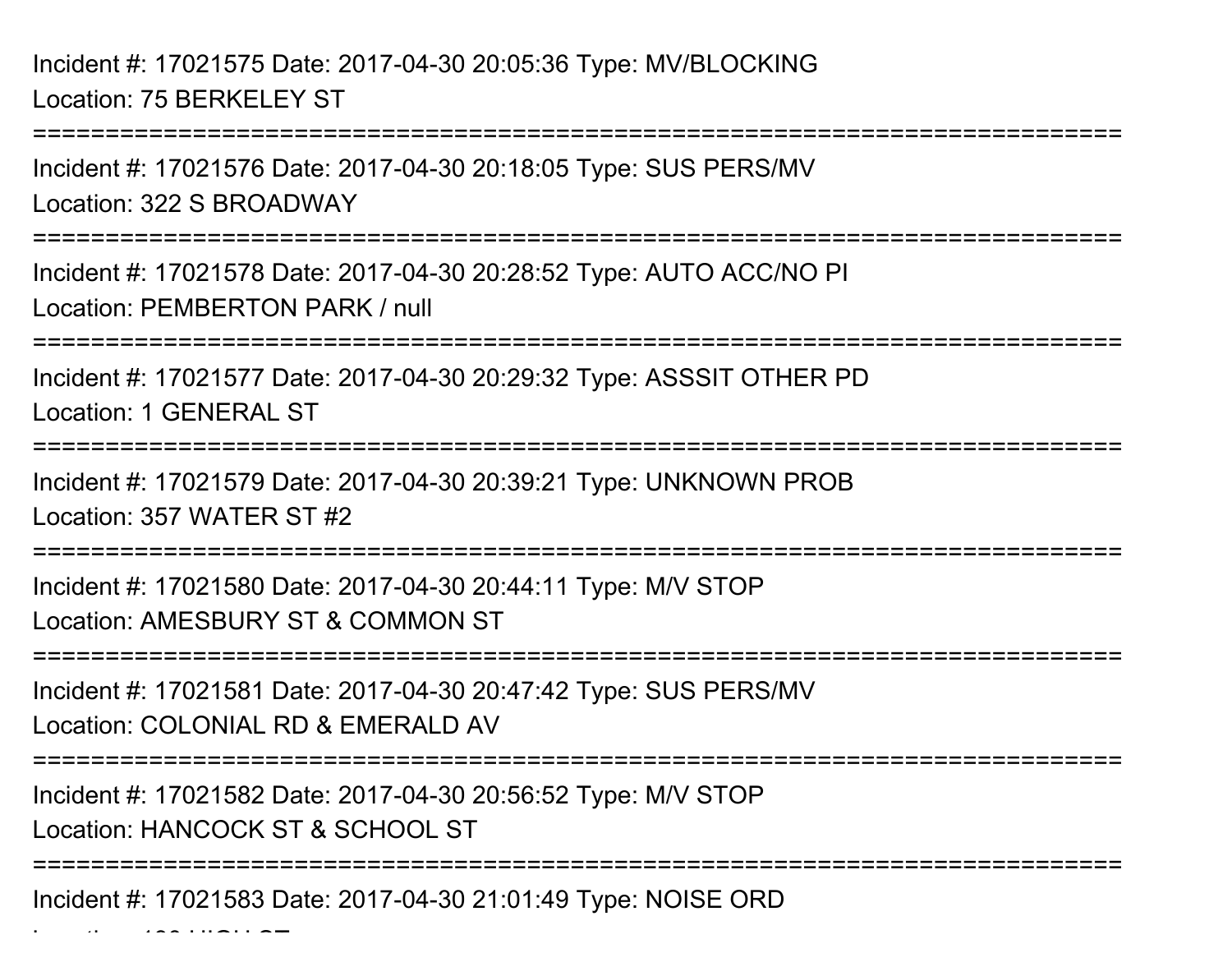===========================================================================Incident #: 17021584 Date: 2017-04-30 21:02:15 Type: M/V STOPLocation: KENT ST & S UNION ST===========================================================================Incident #: 17021585 Date: 2017-04-30 21:09:36 Type: M/V STOPLocation: LEBANON ST & WHITE ST===========================================================================Incident #: 17021586 Date: 2017-04-30 21:11:32 Type: M/V STOPLocation: 50 S BROADWAY===========================================================================Incident #: 17021587 Date: 2017-04-30 21:13:57 Type: M/V STOPLocation: BROADWAY & LOWELL ST ===========================================================================Incident #: 17021588 Date: 2017-04-30 21:15:43 Type: M/V STOPLocation: ESSEX ST & HAMPSHIRE ST===========================================================================Incident #: 17021589 Date: 2017-04-30 21:44:14 Type: M/V STOPLocation: ARLINGTON ST & WYMAN ST===========================================================================Incident #: 17021590 Date: 2017-04-30 21:45:47 Type: MEDIC SUPPORTLocation: 34 EXETER ST FL 2===========================================================================Incident #: 17021591 Date: 2017-04-30 21:47:43 Type: M/V STOPLocation: BROADWAY & CEDAR ST

===========================================================================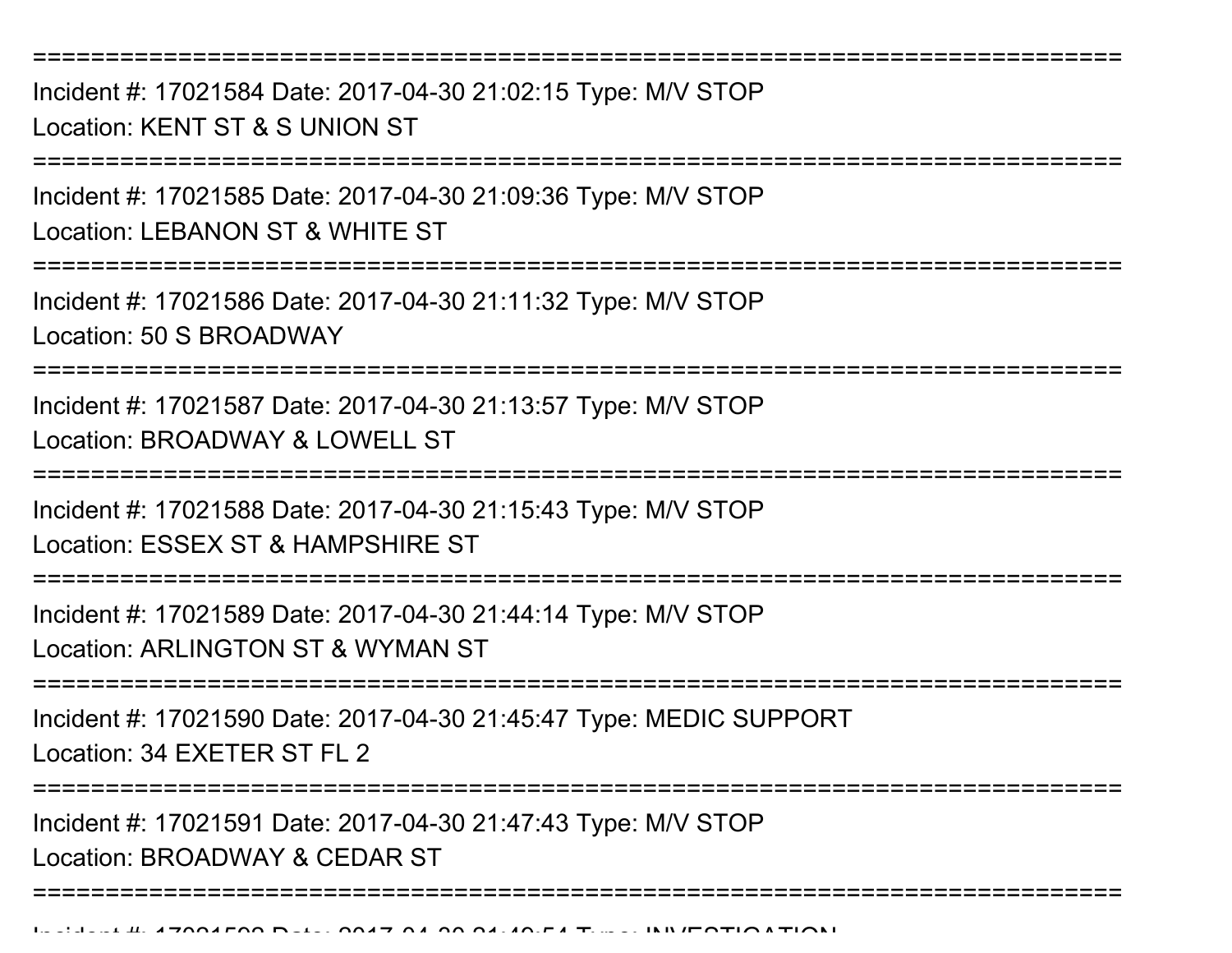## Location: 277 LAWRENCE ST

Incident #: 17021593 Date: 2017-04-30 21:51:31 Type: DRUG VIOLocation: WALGREENS / 220 S BROADWAY

===========================================================================

===========================================================================

Incident #: 17021594 Date: 2017-04-30 21:54:12 Type: M/V STOPLocation: BROADWAY AV & CROSS ST

===========================================================================

Incident #: 17021595 Date: 2017-04-30 21:56:51 Type: SUS PERS/MVLocation: 29 MONTGOMERY ST

===========================================================================

Incident #: 17021597 Date: 2017-04-30 22:06:49 Type: M/V STOPLocation: ANDOVER ST & S BROADWAY

===========================================================================

Incident #: 17021596 Date: 2017-04-30 22:06:59 Type: MEDIC SUPPORTLocation: 54 WOODLAND ST

===========================================================================

Incident #: 17021598 Date: 2017-04-30 22:18:09 Type: ALARM/BURGLocation: 280 S UNION ST

===========================================================================

Incident #: 17021599 Date: 2017-04-30 22:19:19 Type: AUTO ACC/NO PI

Location: 252 PROSPECT ST

==========================

===========================================================================

Incident #: 17021600 Date: 2017-04-30 22:31:16 Type: M/V STOPLocation: MARKET ST & S UNION ST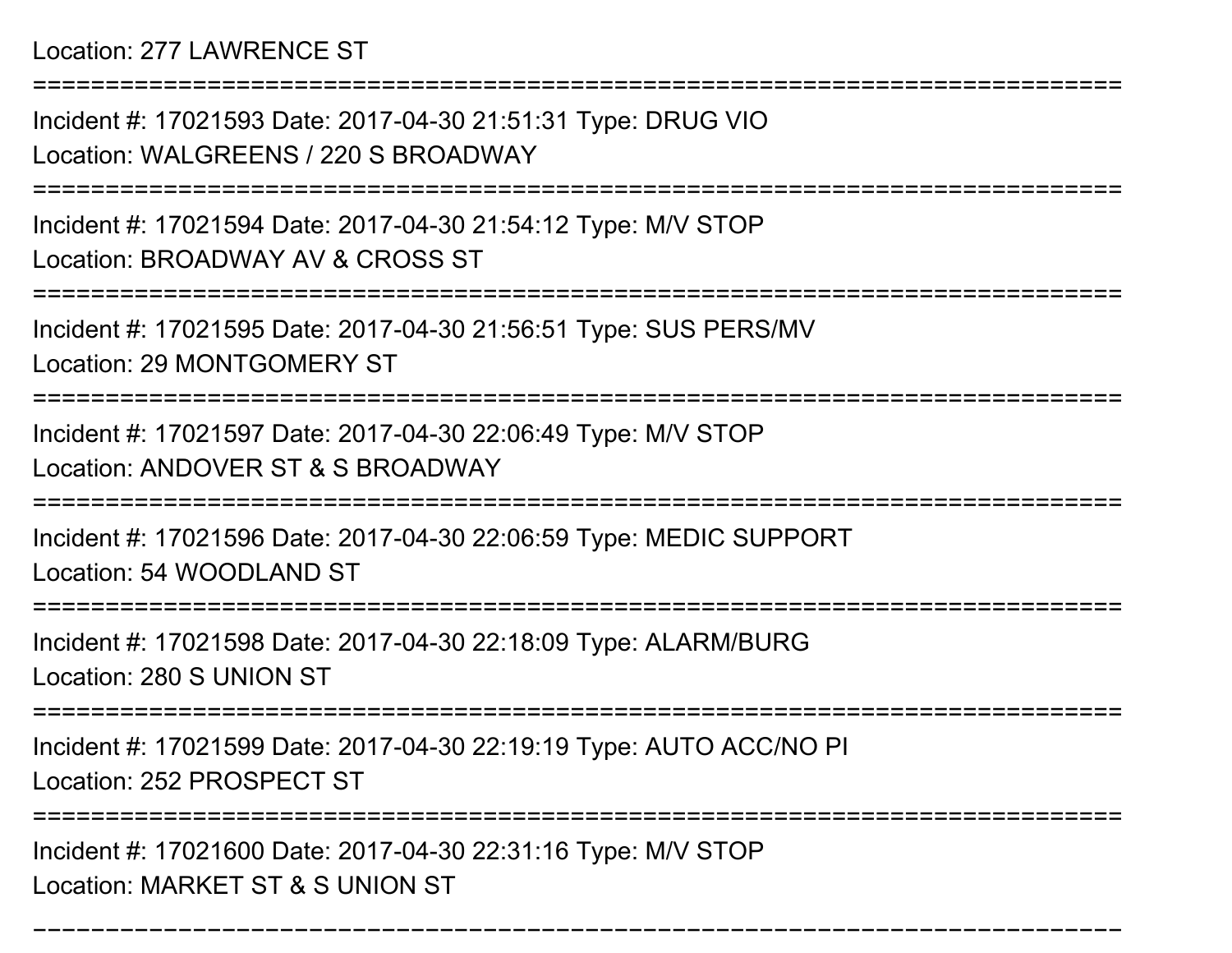Incident #: 17021601 Date: 2017-04-30 22:32:10 Type: M/V STOPLocation: CANAL ST & UNION ST===========================================================================Incident #: 17021602 Date: 2017-04-30 22:36:17 Type: DOMESTIC/PROGLocation: 10 LEA ST ===========================================================================Incident #: 17021603 Date: 2017-04-30 22:40:44 Type: NOISE ORDLocation: 170 S UNION ST===========================================================================Incident #: 17021604 Date: 2017-04-30 22:44:21 Type: M/V STOPLocation: CANAL ST & UNION ST===========================================================================Incident #: 17021605 Date: 2017-04-30 22:46:14 Type: MV/BLOCKINGLocation: 2 AMESBURY ST===========================================================================Incident #: 17021606 Date: 2017-04-30 22:51:19 Type: SHOTS FIREDLocation: W LOWELL ST & WACHUSETTS AV===========================================================================Incident #: 17021607 Date: 2017-04-30 22:56:36 Type: M/V STOPLocation: HUSE ST & PARK ST====================== Incident #: 17021608 Date: 2017-04-30 22:58:41 Type: MEDIC SUPPORTLocation: BALI'S RESTURANT / 59 ESSEX ST===========================================================================Incident #: 17021609 Date: 2017-04-30 22:58:48 Type: NOISE ORDLocation: 38 SHERIDAN ST FL 2